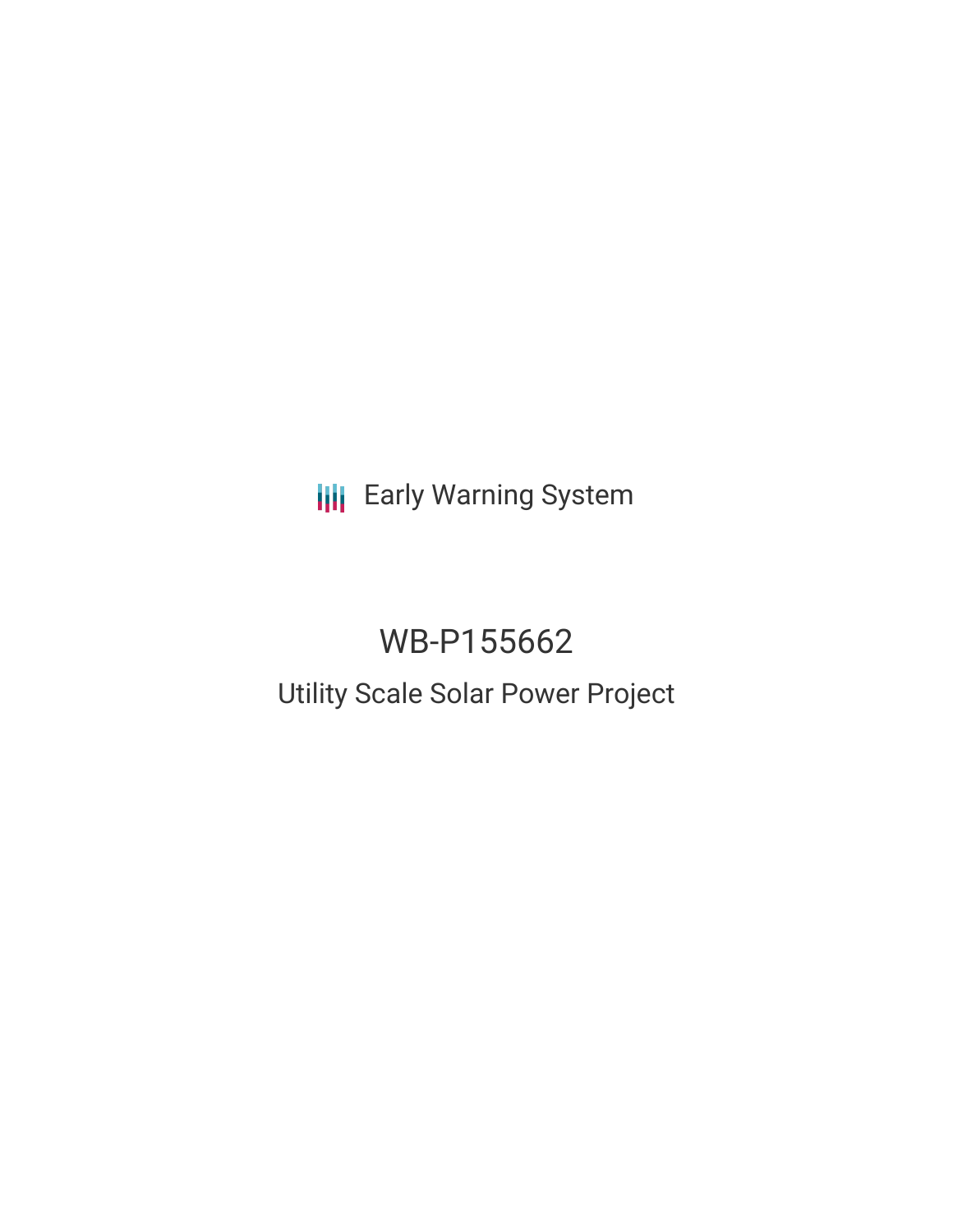

#### **Quick Facts**

| <b>Countries</b>               | Armenia                      |
|--------------------------------|------------------------------|
| <b>Financial Institutions</b>  | World Bank (WB)              |
| <b>Status</b>                  | Proposed                     |
| <b>Bank Risk Rating</b>        | B                            |
| <b>Borrower</b>                | <b>GOVERNMENT OF ARMENIA</b> |
| <b>Sectors</b>                 | Energy                       |
| <b>Investment Type(s)</b>      | Guarantee                    |
| <b>Investment Amount (USD)</b> | \$4.00 million               |
| <b>Project Cost (USD)</b>      | \$30.00 million              |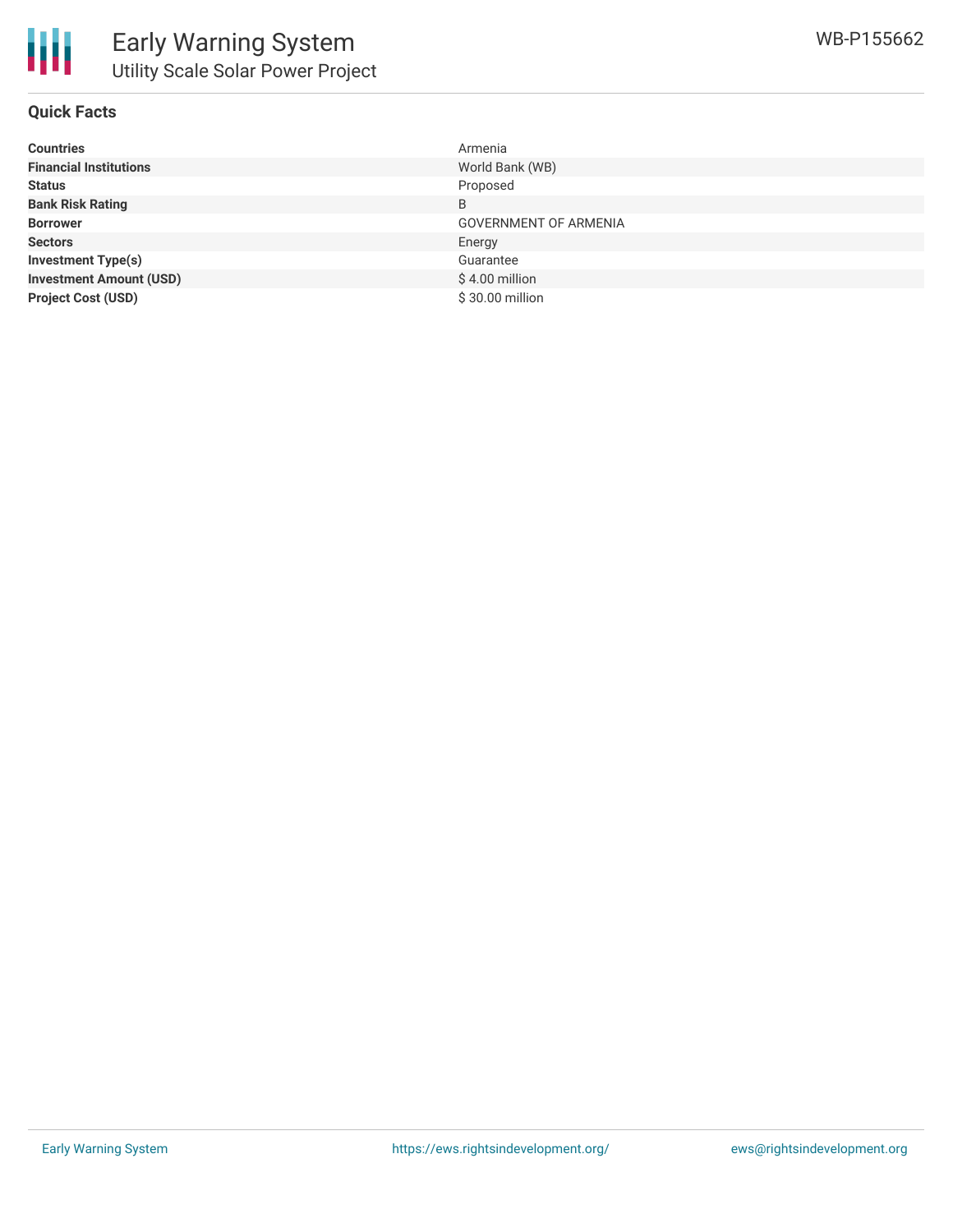#### **Project Description**

According to bank documents, the power system of Armenia is unbundled and consists of independent electricity generation, transmission, and distribution companies as well as the electric power system operator (EPSO) and the settlement center. It has a"single buyer model" (with one electricity distribution company acting as the single buyer and supplier of electricity) with regulated tariffs for generation, transmission, and distribution. The tariffs are approved by the independent Public Services Regulatory Commission (PSRC).

This project aims to increase privately owned and operated solar electricity generation capacity in Armenia with the following PDO Level Outcome Indicators:

- Indicator One (Corporate Results Indicator): Generation capacity of energy constructed or rehabilitated (MW).
- Indicator Two (Custom): Utility-scale solar PV generation added to the grid (GWh).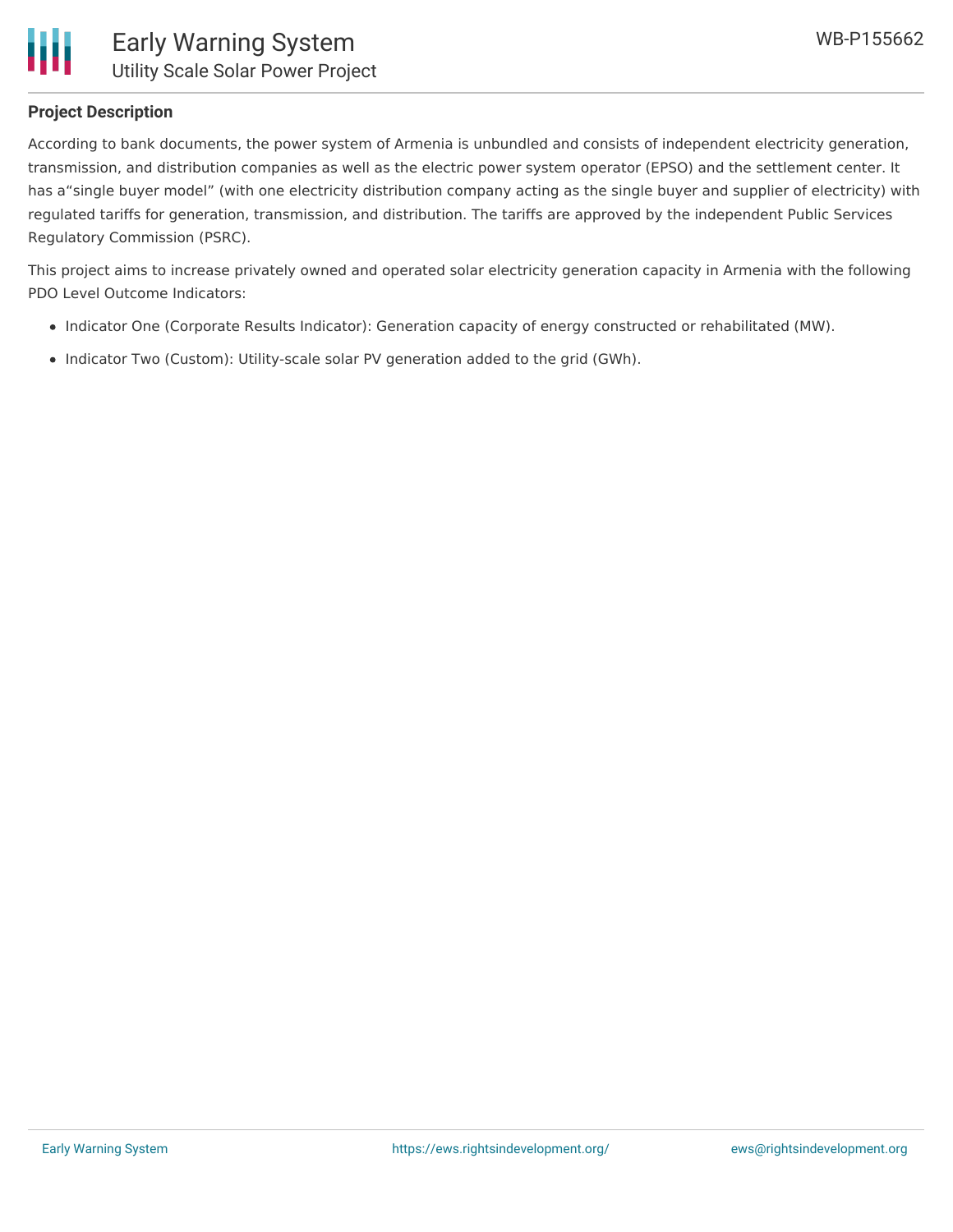#### **Investment Description**

World Bank (WB)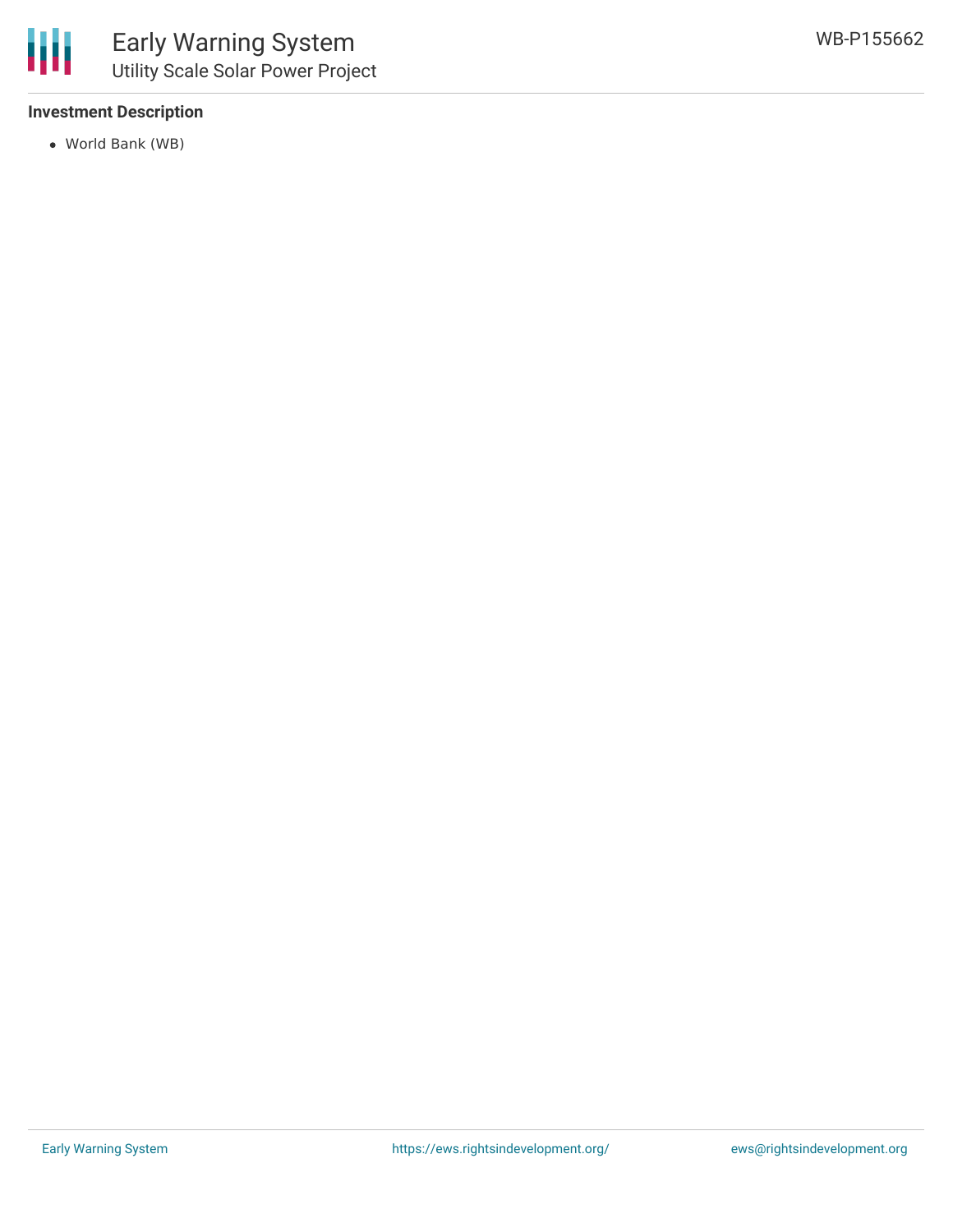### **Contact Information**

Project Contact: Almudena Mateos Merino Email Address: [amateos@worldbank.org](mailto:amateos@worldbank.org)

Project Contact: Arthur Kochnakyan Email Address: [akochnakyan@worldbank.org](mailto:akochnakyan@worldbank.org)

Borrower: Ministry of Energy Infrastructures and Natural Resources Ashot Manukyan, Minister Telephone No.: +374 11521964 Email Address: [minenergy@minenergy.am](mailto:minenergy@minenergy.am)

Implementing Agency: Renewable Resource and Energy Efficiency Fund Armen Melkikyan Tel: +374 10588011 Email Address: armen.melkikyan@r2e2.am